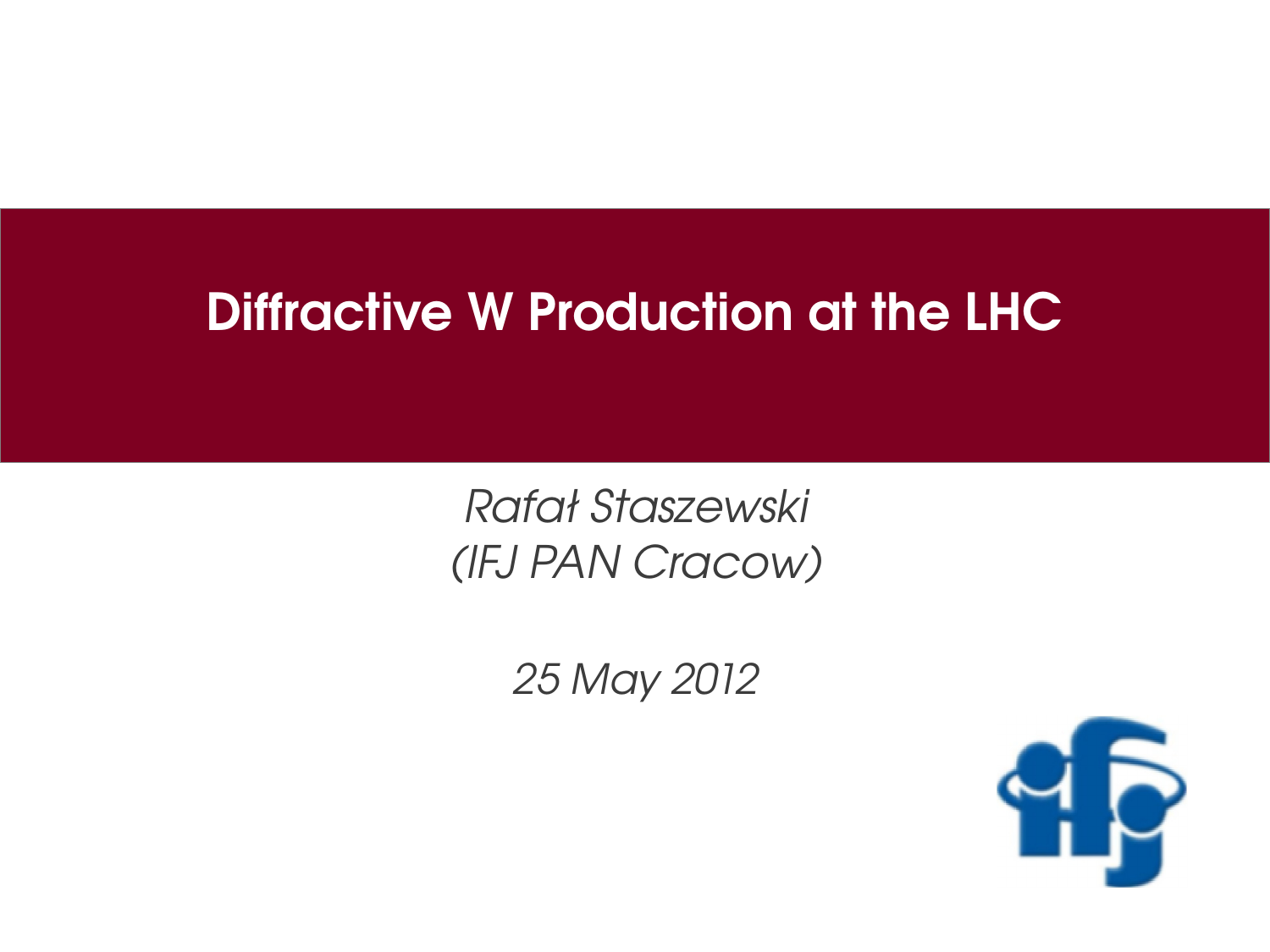# Central Diffractive W/Z Production



Double Pomeron Exchange

Measurement of Rapidity Gap Survival Probability for DPE processes

Probing diffractive mechanism

Flavour composition of the Pomeron

Measurement with AFP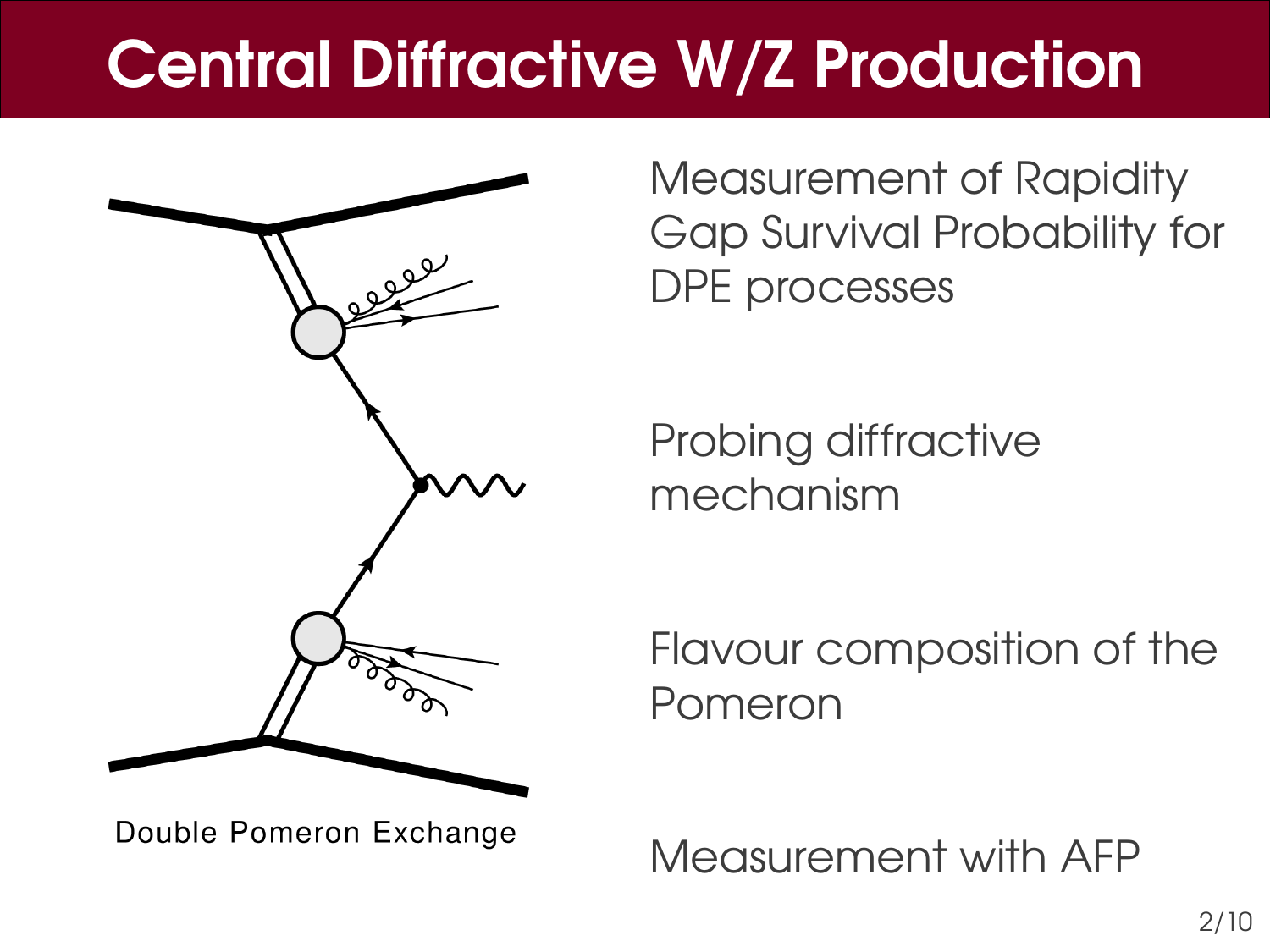#### Diffractive Mechanism



Double Pomeron Exchange

# ফ্রুচ rearrangement عوه uoloc  $\sigma$

**Soft Colour Interactions** 

#### Quarks from Pomeron

Charge and flavour symmetry: u=d=s=ubar=dbar=sbar

#### Quarks from protons

Diffractive signature due to color rearrangements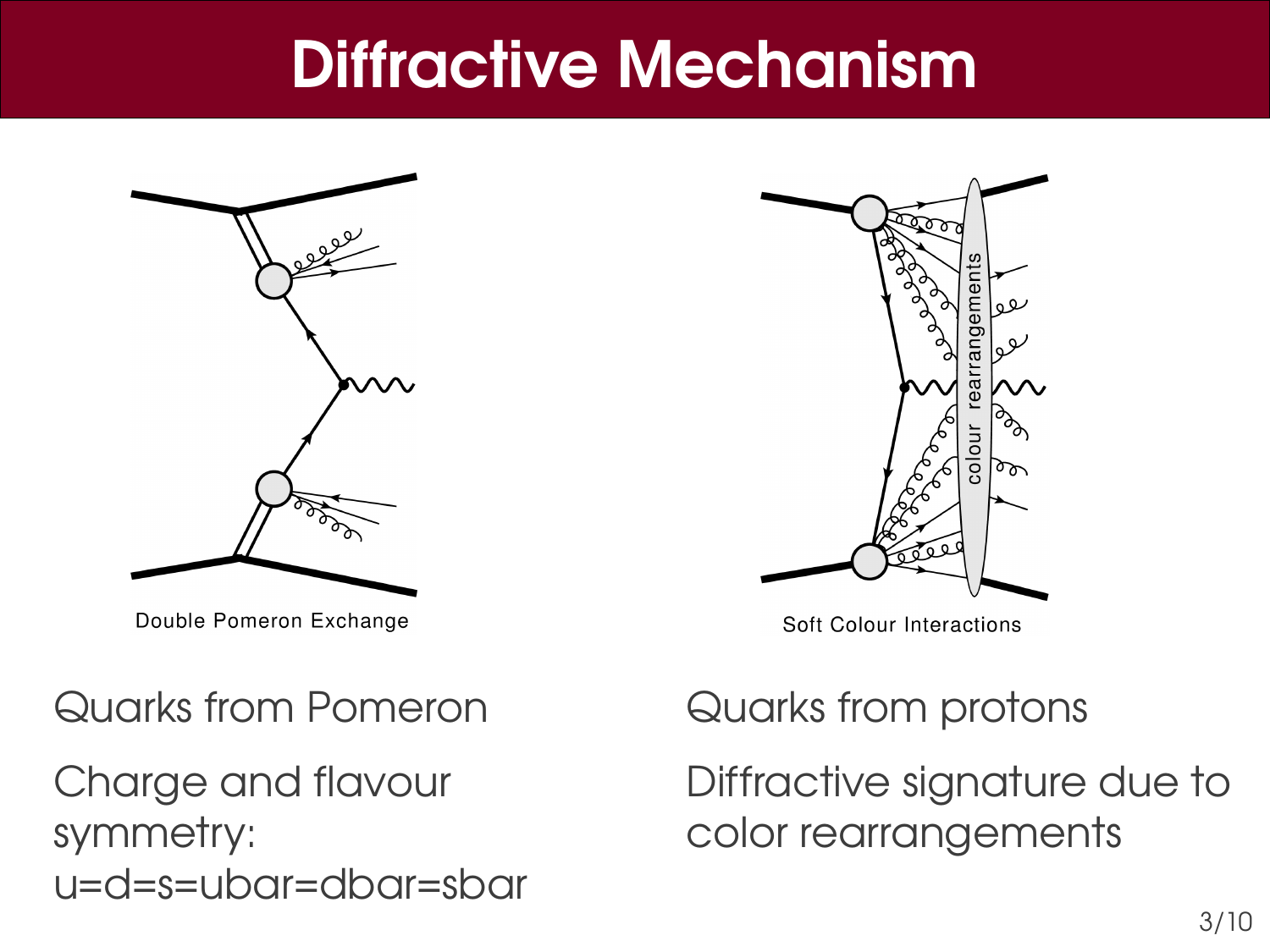### W Charge Asymmetry



• Total asymmetry: A=0 (DPE), A=0.14 (SCI)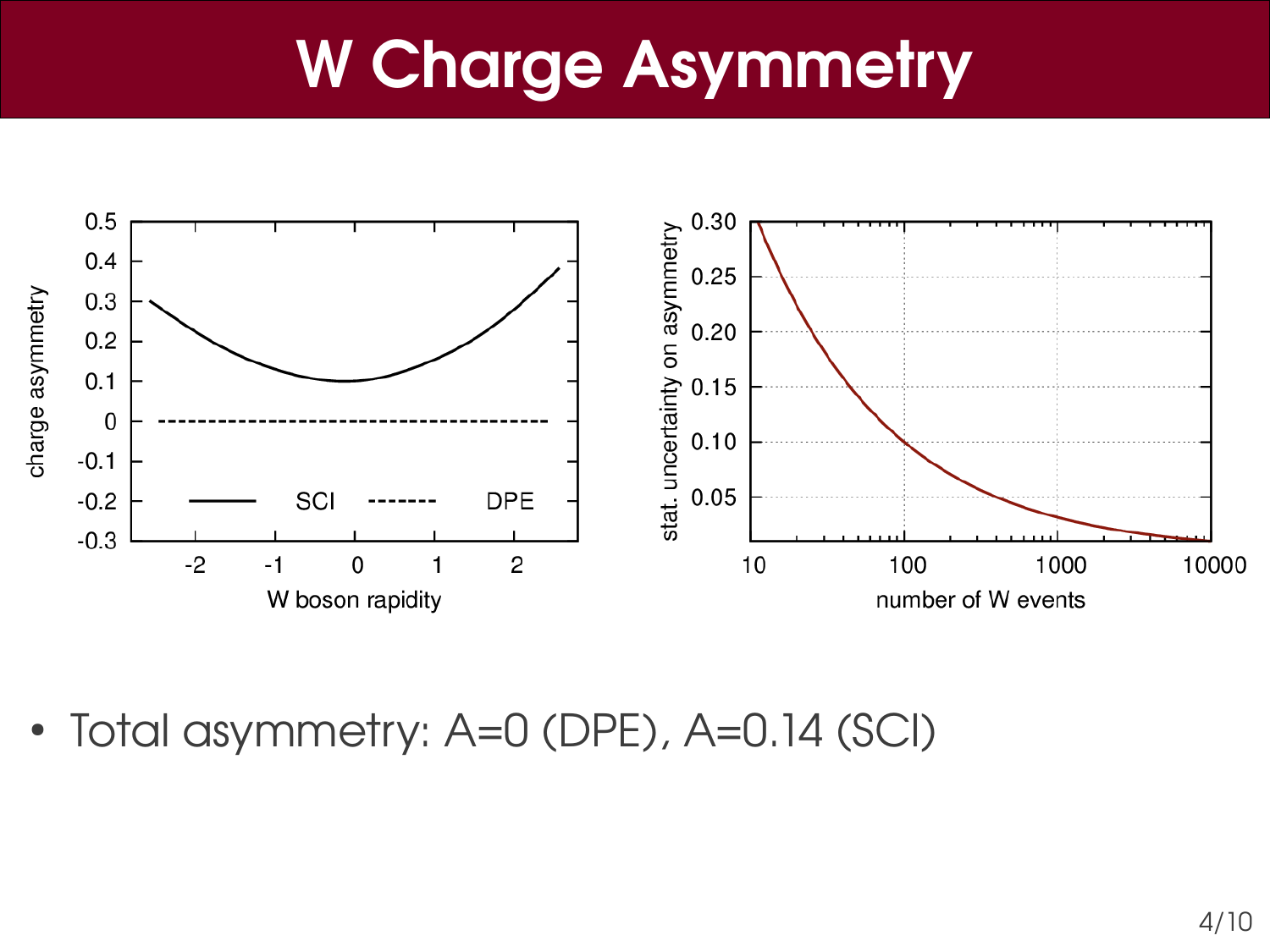# Flavour Symmetry of the Pomeron

Natural assumption for Pomeron model:  $u(x,Q^2) = d(x,Q^2) = s(x,Q^2)$ 

Never tested experimentally

HERA measurements constrain u+d+s

DPE W and Z at the LHC:

- W/Z cross section ratio is sensitive
- Many systematic effects cancel

K. Golec-Biernat, C. Royon, L. Schoeffel, R.S. Phys. Rev. D84 (2011) 114006

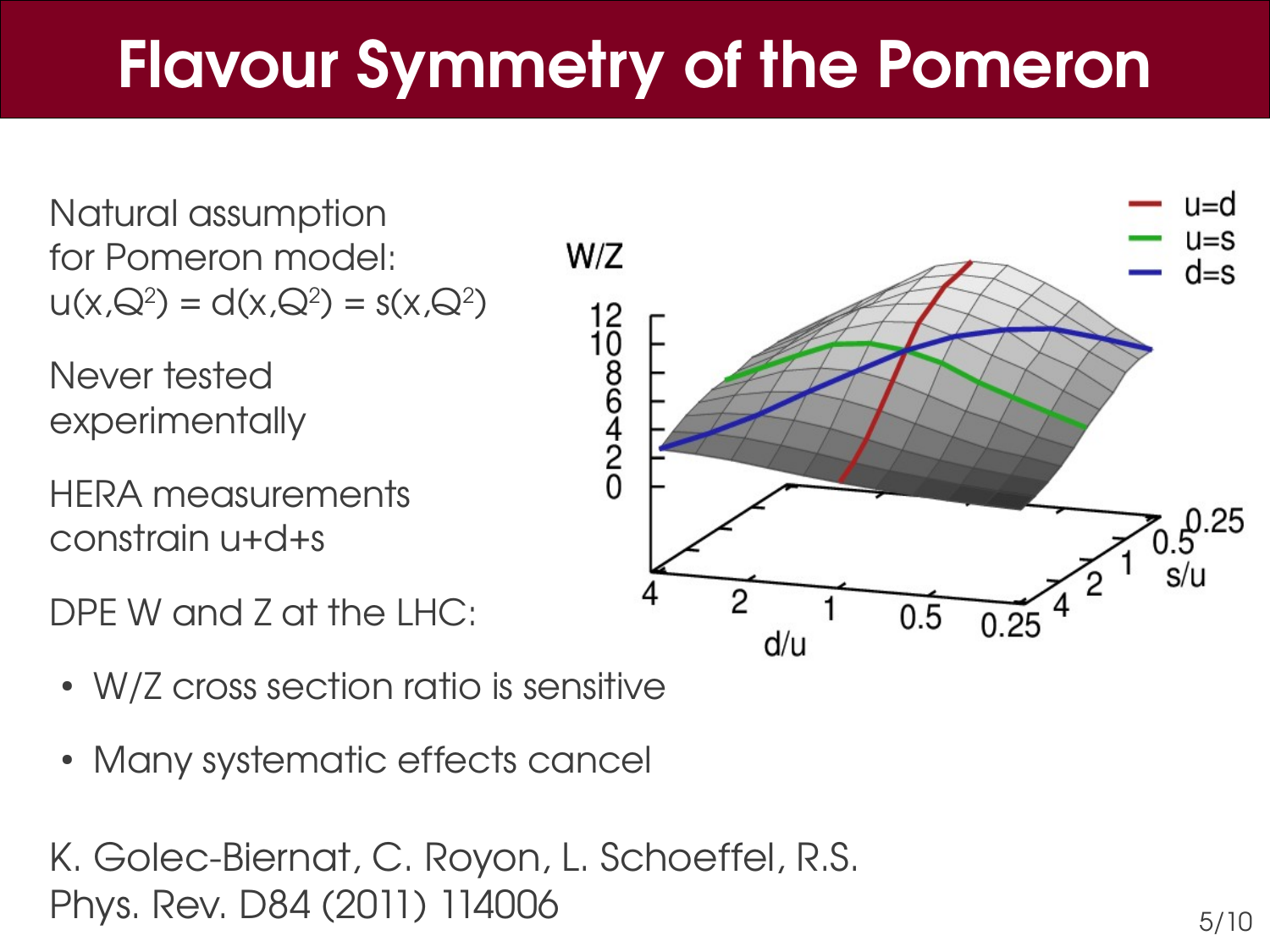### CD – Measurement Principle



- Lepton + MET in central detector
- Protons tagged in AFP detectors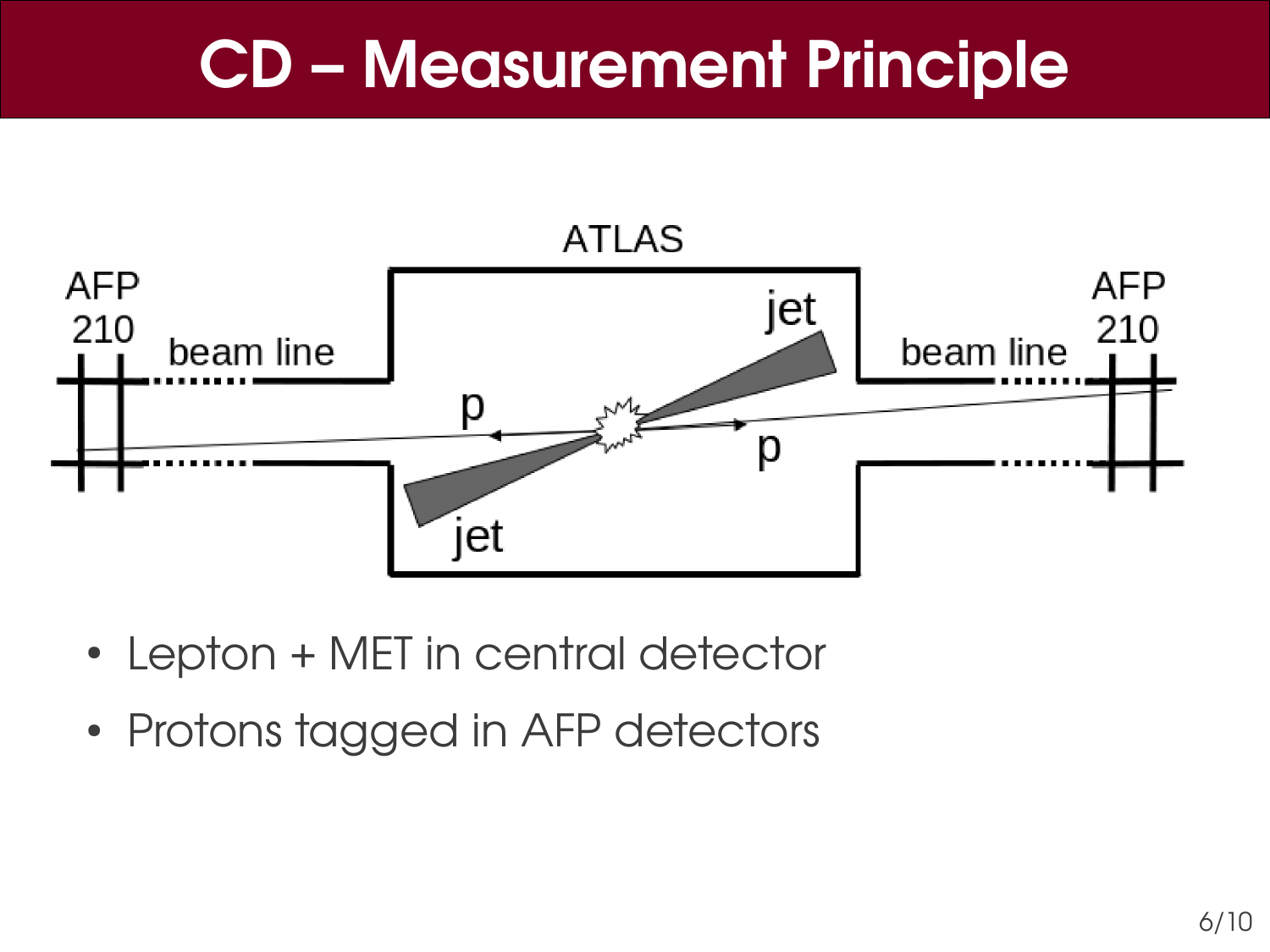#### DPE W/Z Cross Sections

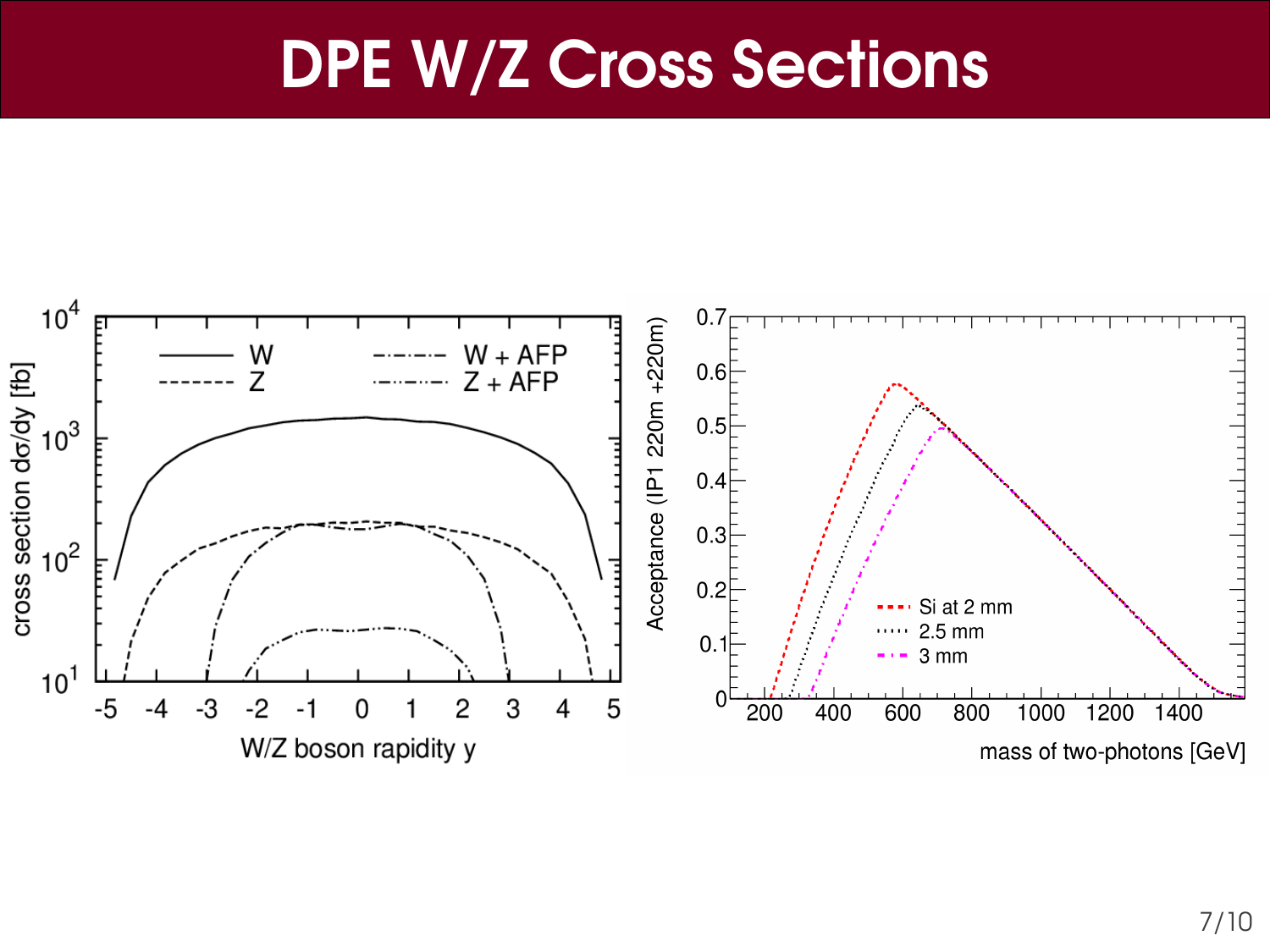#### DPE W/Z Number of Events

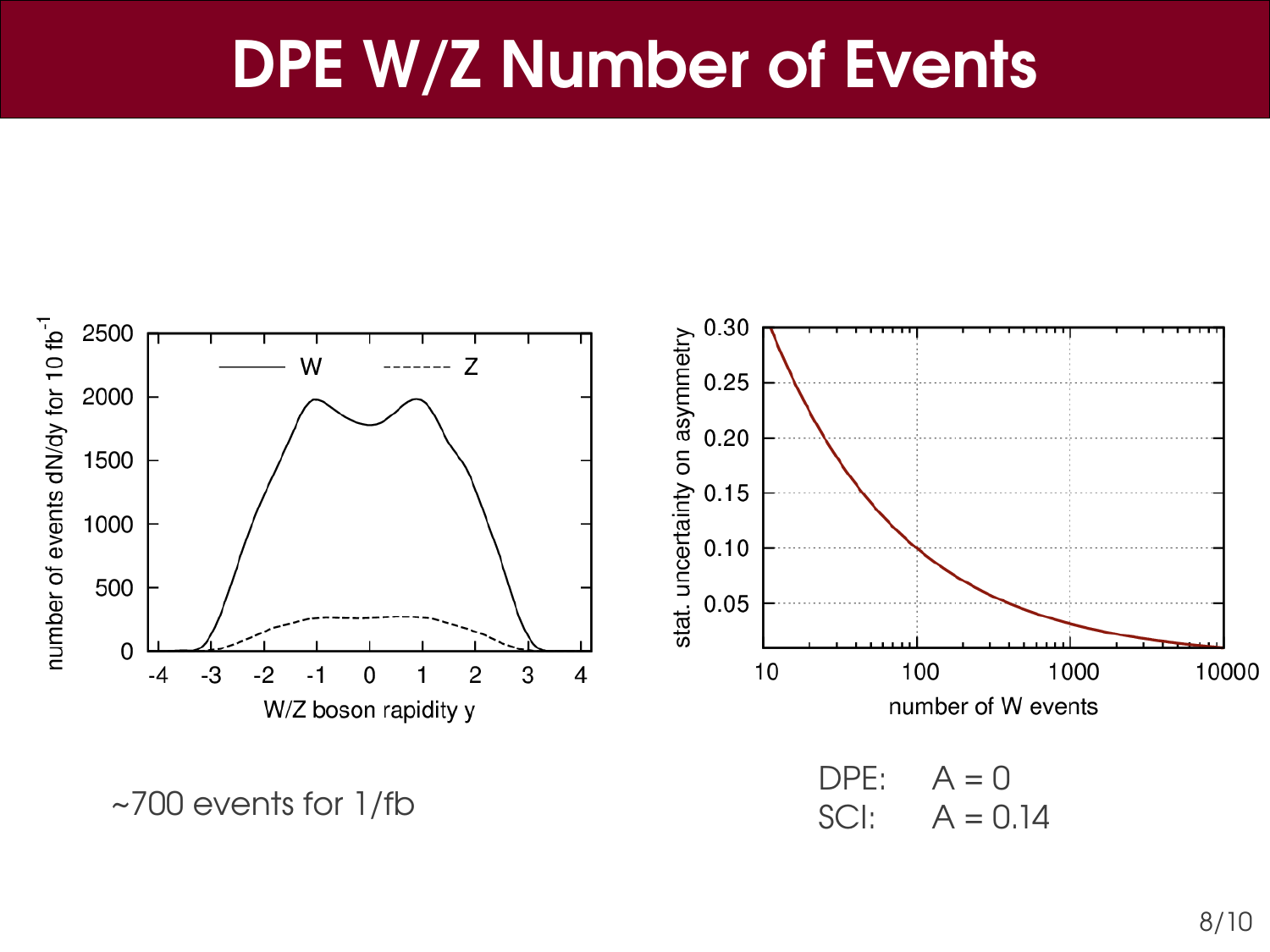### **Non-diffractive Background**



Non-difftactive Production

Cross section for non-diffractive W is more than 4 orders of magnitude larger than the cross section for central diffractive production!